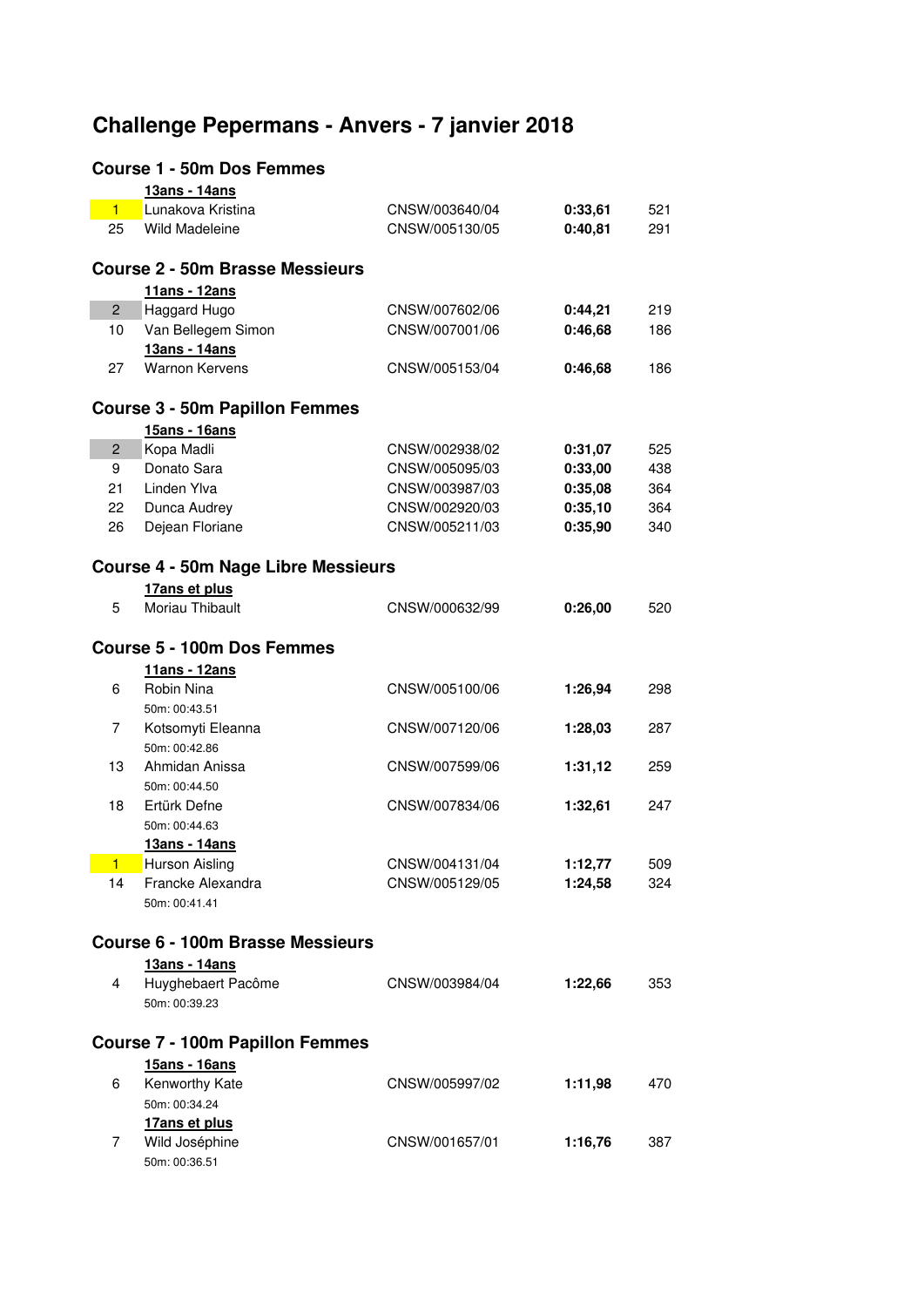## **Course 8 - 100m Nage Libre Messieurs**

|                | 15ans - 16ans                             |                |         |     |  |
|----------------|-------------------------------------------|----------------|---------|-----|--|
| 3              | Lunak Sebastian                           | CNSW/003286/02 | 0:56,05 | 586 |  |
|                | 50m: 00:28.42                             |                |         |     |  |
| 6              | Atanasov Kaloyan                          | CNSW/004132/02 | 0:57,96 | 530 |  |
|                | 50m: 00:27.51                             |                |         |     |  |
| 10             | <b>Marion Xavier</b>                      | CNSW/003289/03 | 0:58,75 | 509 |  |
|                | 50m: 00:27.98                             |                |         |     |  |
| 17             | Moriau Amaury                             | CNSW/001296/02 | 1:00,56 | 464 |  |
|                | 50m: 00:28.86                             |                |         |     |  |
| 37             | Kadou Chadi                               | CNSW/003978/03 | 1:06,57 | 349 |  |
|                | 50m: 00:32.10                             |                |         |     |  |
| 41             | Loksik Branislav                          | CNSW/007835/03 | 1:07,05 | 342 |  |
| 45             | 50m: 00:32.74                             |                |         |     |  |
|                | Robin Mathieu<br>50m: 00:32.81            | CNSW/002073/03 | 1:07,91 | 329 |  |
|                | 17ans et plus                             |                |         |     |  |
| 6              | Robin Thomas                              | CNSW/002075/00 | 0:55,84 | 592 |  |
|                | 50m: 00:26.80                             |                |         |     |  |
| 28             | Debongnie Nathan                          | CNSW/001688/00 | 0:59,85 | 481 |  |
|                | 50m: 00:29.24                             |                |         |     |  |
|                |                                           |                |         |     |  |
|                | <b>Course 9 - 50m Brasse Femmes</b>       |                |         |     |  |
|                | 11ans - 12ans                             |                |         |     |  |
| 14             | Kotsomyti Eleanna                         | CNSW/007120/06 | 0:49,71 | 208 |  |
|                | 13ans - 14ans                             |                |         |     |  |
| 6              | Lunakova Kristina                         | CNSW/003640/04 | 0:40,14 | 396 |  |
| 22             | <b>Hurson Aisling</b>                     | CNSW/004131/04 | 0:44,72 | 286 |  |
|                |                                           |                |         |     |  |
|                | <b>Course 10 - 50m Papillon Messieurs</b> |                |         |     |  |
|                | 11ans - 12ans                             |                |         |     |  |
|                | Van Bellegem Simon                        | CNSW/007001/06 | Disq.   |     |  |
|                | 13ans - 14ans                             |                |         |     |  |
| 8              | <b>Warnon Kervens</b>                     | CNSW/005153/04 | 0:32,87 | 317 |  |
| 10             | Huyghebaert Pacôme                        | CNSW/003984/04 | 0:34,91 | 265 |  |
|                |                                           |                |         |     |  |
|                | <b>Course 11 - 50m Nage Libre Femmes</b>  |                |         |     |  |
|                | 17ans et plus                             |                |         |     |  |
| 8              | Wild Joséphine                            | CNSW/001657/01 | 0:31,33 | 434 |  |
|                |                                           |                |         |     |  |
|                | <b>Course 12 - 50m Dos Messieurs</b>      |                |         |     |  |
|                | 15ans - 16ans                             |                |         |     |  |
| 5              | Atanasov Kaloyan                          | CNSW/004132/02 | 0:32,04 | 422 |  |
| 10             | Moriau Amaury                             | CNSW/001296/02 | 0:33,18 | 380 |  |
| 20             | Loksik Branislav                          | CNSW/007835/03 | 0:36,43 | 287 |  |
| 22             | Kadou Chadi                               | CNSW/003978/03 | 0:36,92 | 276 |  |
| $\overline{7}$ | 17ans et plus<br>Moriau Thibault          | CNSW/000632/99 | 0:30,81 | 475 |  |
| 12             | Robin Thomas                              | CNSW/002075/00 | 0:31,48 | 445 |  |
| 24             | Debongnie Nathan                          | CNSW/001688/00 | 0:34,98 | 324 |  |
|                |                                           |                |         |     |  |
|                | Course 13 - 50m Papillon                  |                |         |     |  |
|                | 9ans - 10ans                              |                |         |     |  |
|                | Haggard Bruno                             | CNSW/007601/08 | 0:35,97 |     |  |
| $\blacksquare$ |                                           |                |         | 242 |  |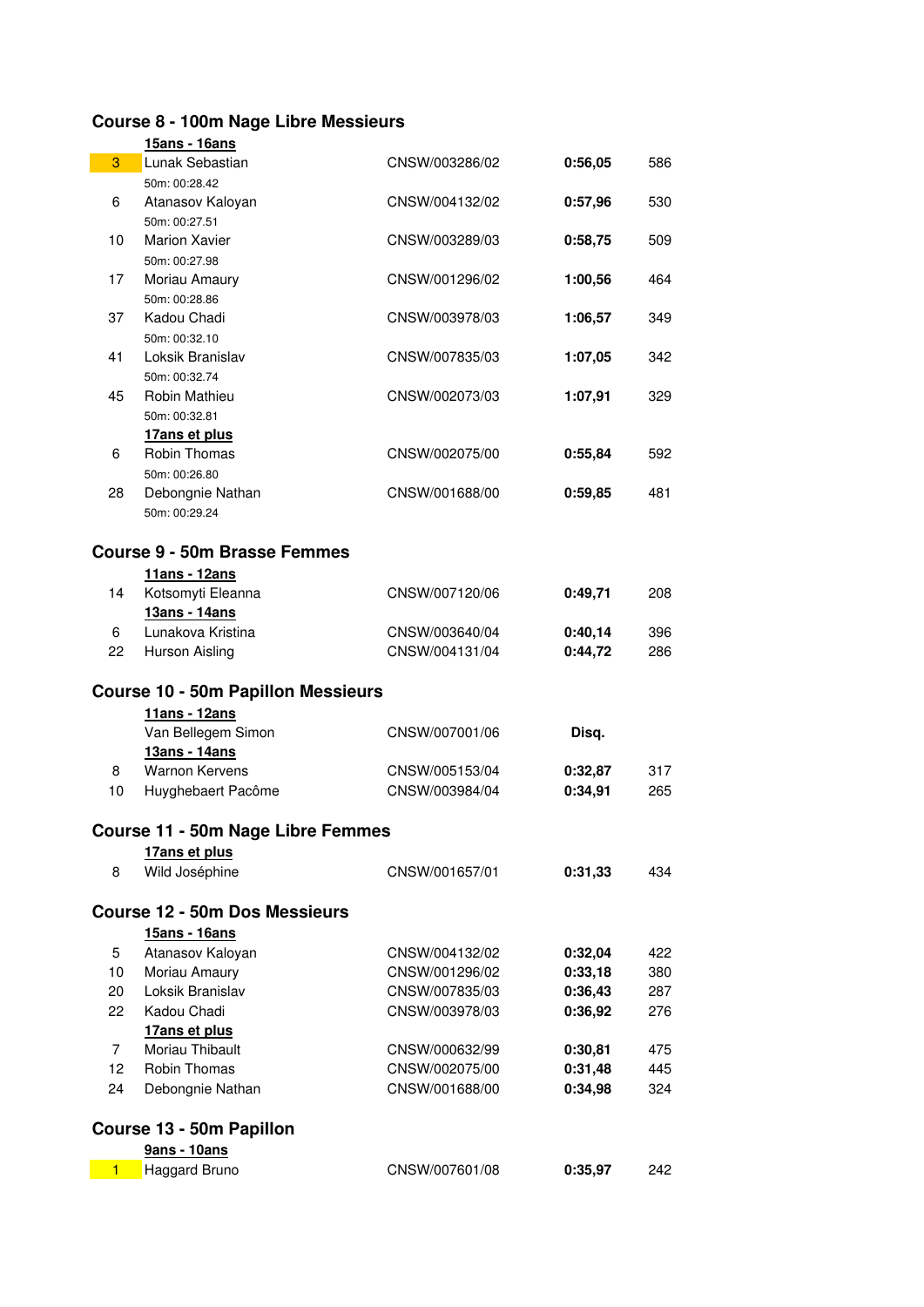|                | <b>Course 14 - 100m Brasse Femmes</b>      |                |         |     |
|----------------|--------------------------------------------|----------------|---------|-----|
|                | 11ans - 12ans                              |                |         |     |
| 11             | Ahmidan Anissa                             | CNSW/007599/06 | 1:40,70 | 260 |
|                | 50m: 00:47.81                              |                |         |     |
| 14             | Robin Nina                                 | CNSW/005100/06 | 1:44,33 | 234 |
|                | 50m: 00:49.23                              |                |         |     |
|                | Ertürk Defne                               | CNSW/007834/06 | Disq.   |     |
|                | 13ans - 14ans                              |                |         |     |
| 4              | <b>Wild Madeleine</b>                      | CNSW/005130/05 | 1:26,36 | 413 |
|                | 50m: 00:41.81                              |                |         |     |
| 8              | Francke Alexandra                          | CNSW/005129/05 | 1:28,20 | 388 |
|                | 50m: 00:40.97                              |                |         |     |
|                |                                            |                |         |     |
|                | <b>Course 15 - 100m Papillon Messieurs</b> |                |         |     |
| $\blacksquare$ | 11ans - 12ans<br>Haggard Hugo              | CNSW/007602/06 | 1:17,99 | 260 |
|                | 50m: 00:37.23                              |                |         |     |
|                |                                            |                |         |     |
|                | Course 16 - 100m Nage Libre Femmes         |                |         |     |
|                | <u>15ans - 16ans</u>                       |                |         |     |
| 9              | Kopa Madli                                 | CNSW/002938/02 | 1:02,19 | 586 |
|                | 50m: 00:29.97                              |                |         |     |
| 18             | Donato Sara                                | CNSW/005095/03 | 1:04,98 | 514 |
|                | 50m: 00:31.11                              |                |         |     |
| 20             | Kenworthy Kate                             | CNSW/005997/02 | 1:05,74 | 496 |
|                | 50m: 00:31.55                              |                |         |     |
| 29             | Dejean Floriane                            | CNSW/005211/03 | 1:07,70 | 454 |
|                | 50m: 00:32.74                              |                |         |     |
| 34             | Dunca Audrey                               | CNSW/002920/03 | 1:08,59 | 437 |
|                | 50m: 00:33.05                              |                |         |     |
| 38             | Linden Ylva                                | CNSW/003987/03 | 1:08,97 | 430 |
|                | 50m: 00:33.34                              |                |         |     |
|                | <b>Course 17 - 100m Dos Messieurs</b>      |                |         |     |
|                |                                            |                |         |     |
| $\blacksquare$ | 15ans - 16ans<br>Lunak Sebastian           | CNSW/003286/02 | 1:01,51 |     |
|                | 50m: 00:30.36                              |                |         | 602 |
| 8              | <b>Marion Xavier</b>                       | CNSW/003289/03 | 1:09,50 | 417 |
|                | 50m: 00:34.04                              |                |         |     |
| 22             | Robin Mathieu                              | CNSW/002073/03 | 1:16,84 | 308 |
|                | 50m: 00:37.57                              |                |         |     |
|                |                                            |                |         |     |
|                | Course 18 - 100m Dos                       |                |         |     |
|                | 9ans - 10ans                               |                |         |     |
| $\blacksquare$ | Haggard Bruno                              | CNSW/007601/08 | 1:28,43 | 202 |
|                | 50m: 00:42.78                              |                |         |     |
|                |                                            |                |         |     |
|                | <b>Course 19 - 50m Papillon Femmes</b>     |                |         |     |
|                | 11ans - 12ans                              |                |         |     |
| 14             | Kotsomyti Eleanna                          | CNSW/007120/06 | 0:43,24 | 194 |
| 16             | Ertürk Defne                               | CNSW/007834/06 | 0:43,68 | 189 |
| 21             | Robin Nina                                 | CNSW/005100/06 | 0:44,23 | 182 |
| 34             | Ahmidan Anissa                             | CNSW/007599/06 | 0:51,09 | 118 |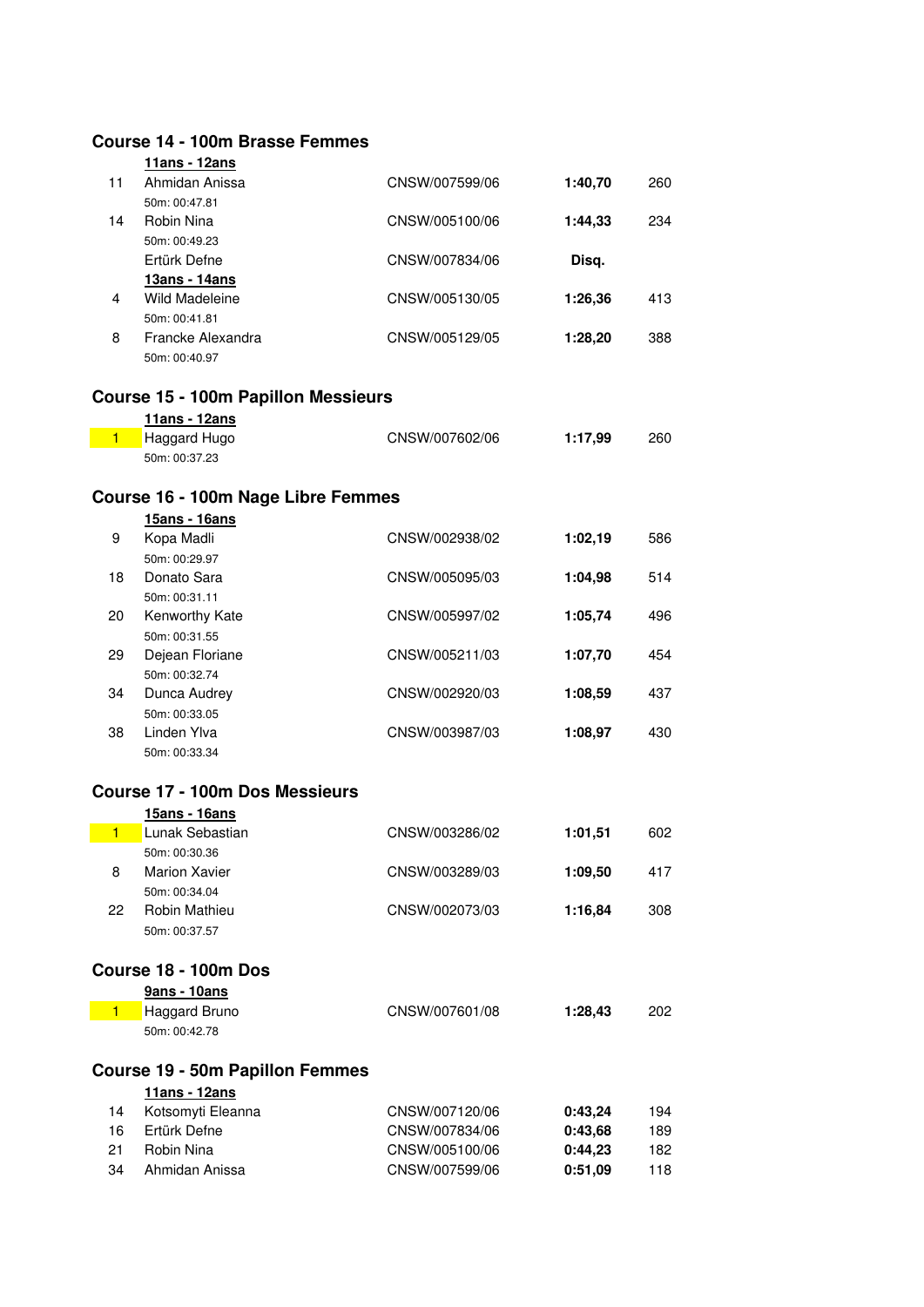|                | 13ans - 14ans                            |                |         |     |
|----------------|------------------------------------------|----------------|---------|-----|
| $\overline{c}$ | Lunakova Kristina                        | CNSW/003640/04 | 0:31,78 | 490 |
| $\overline{4}$ | Hurson Aisling                           | CNSW/004131/04 | 0:33,00 | 438 |
| 28             | Francke Alexandra                        | CNSW/005129/05 | 0:39,73 | 251 |
|                | <b>Course 21 - 50m Dos Femmes</b>        |                |         |     |
|                | 15ans - 16ans                            |                |         |     |
| 8              | Kopa Madli                               | CNSW/002938/02 | 0:35,69 | 435 |
| 19             | Kenworthy Kate                           | CNSW/005997/02 | 0:38,90 | 336 |
|                | 17ans et plus                            |                |         |     |
| 14             | Wild Joséphine                           | CNSW/001657/01 | 0:40,12 | 306 |
|                | <b>Course 22 - 50m Brasse Messieurs</b>  |                |         |     |
|                | 15ans - 16ans                            |                |         |     |
| $\overline{2}$ | Lunak Sebastian                          | CNSW/003286/02 | 0:35,03 | 441 |
| 5              | Moriau Amaury                            | CNSW/001296/02 | 0:35,71 | 416 |
| 8              | <b>Marion Xavier</b>                     | CNSW/003289/03 | 0:36,80 | 380 |
| 15             | Loksik Branislav                         | CNSW/007835/03 | 0:38,35 | 336 |
| 36             | Robin Mathieu                            | CNSW/002073/03 | 0:44,41 | 216 |
|                | 17ans et plus                            |                |         |     |
| 4              | Moriau Thibault                          | CNSW/000632/99 | 0:33,22 | 517 |
| 11             | Robin Thomas                             | CNSW/002075/00 | 0:35,67 | 417 |
|                |                                          |                |         |     |
|                | <b>Course 24 - 100m Papillon Femmes</b>  |                |         |     |
|                | 13ans - 14ans                            |                |         |     |
| 6              | <b>Wild Madeleine</b>                    | CNSW/005130/05 | 1:19,09 | 354 |
|                | 50m: 00:39.26                            |                |         |     |
|                | Course 25 - 100m Nage Libre Messieurs    |                |         |     |
|                | 11ans - 12ans                            |                |         |     |
| $\blacksquare$ | Haggard Hugo                             | CNSW/007602/06 | 1:08,33 | 323 |
|                | 50m: 00:33.14                            |                |         |     |
|                |                                          |                |         |     |
| 13             | Van Bellegem Simon                       | CNSW/007001/06 | 1:13,66 | 258 |
|                | 50m: 00:35.62                            |                |         |     |
|                | 13ans - 14ans                            |                |         |     |
| 12             | Warnon Kervens                           | CNSW/005153/04 | 1:05,38 | 369 |
|                | 50m: 00:31.12                            |                |         |     |
| 19             | Huyghebaert Pacôme                       | CNSW/003984/04 | 1:07,47 | 336 |
|                | 50m: 00:31.97                            |                |         |     |
|                | <b>Course 26 - 100m Dos Femmes</b>       |                |         |     |
|                | 15ans - 16ans                            |                |         |     |
| 4              | Donato Sara                              | CNSW/005095/03 | 1:12,12 | 523 |
|                | 50m: 00:35.45                            |                |         |     |
| 6              | Linden Ylva                              | CNSW/003987/03 | 1:13,67 | 491 |
|                | 50m: 00:36.38                            |                |         |     |
| 13             | Dunca Audrey                             | CNSW/002920/03 | 1:17,23 | 426 |
|                | 50m: 00:37.77                            |                |         |     |
| 21             | Dejean Floriane                          | CNSW/005211/03 | 1:20,92 | 370 |
|                | 50m: 00:39.68                            |                |         |     |
|                |                                          |                |         |     |
|                | <b>Course 27 - 100m Brasse Messieurs</b> |                |         |     |
|                | 15ans - 16ans                            |                |         |     |
| 8              | Atanasov Kaloyan                         | CNSW/004132/02 | 1:15,60 | 462 |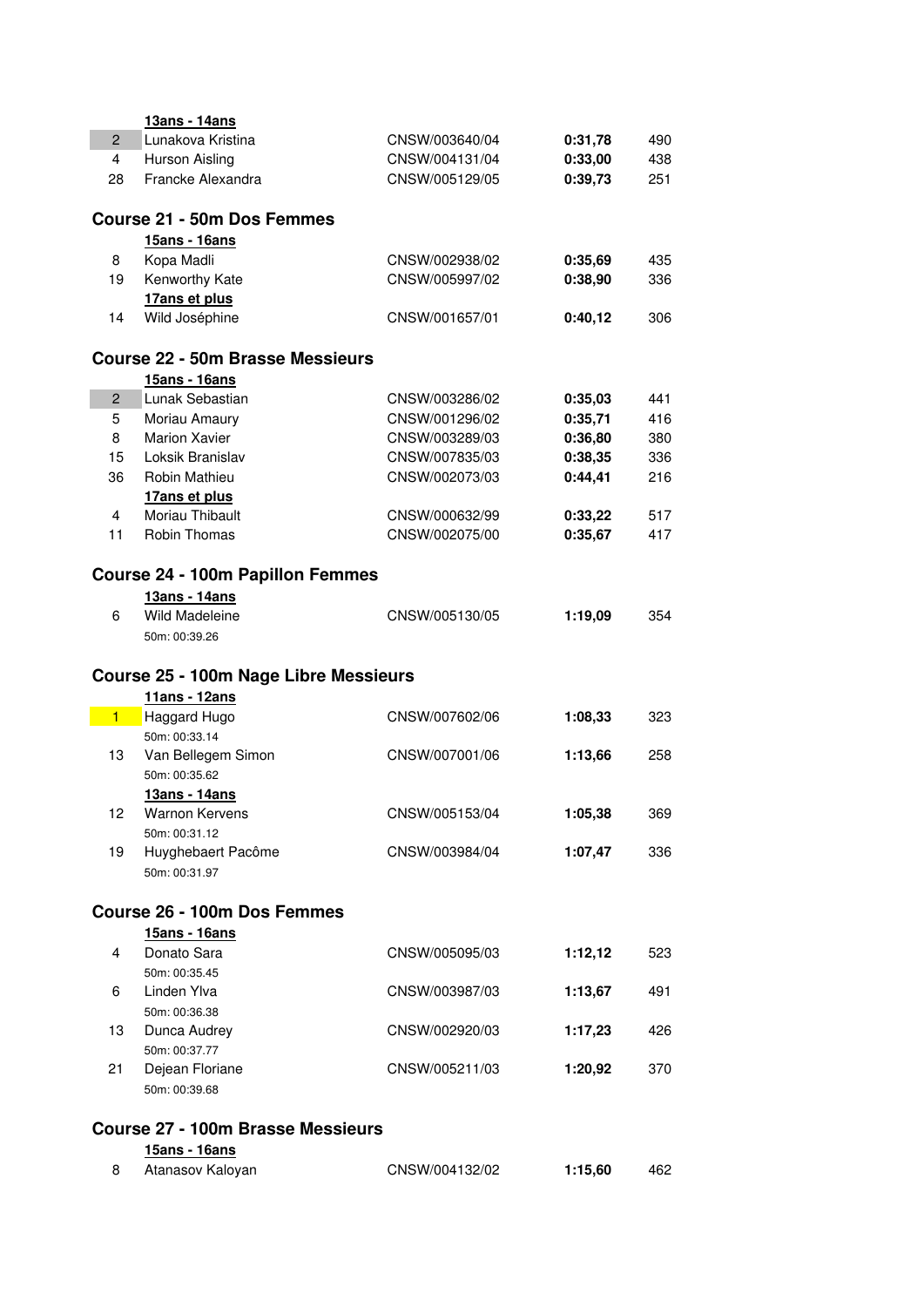|                | 50m: 00:35.12                              |                |         |     |  |
|----------------|--------------------------------------------|----------------|---------|-----|--|
| 15             | Kadou Chadi                                | CNSW/003978/03 | 1:23,82 | 339 |  |
|                | 50m: 00:39.58                              |                |         |     |  |
|                | 17ans et plus                              |                |         |     |  |
| 5.             | Debongnie Nathan                           | CNSW/001688/00 | 1:13,22 | 508 |  |
|                | 50m: 00:34.77                              |                |         |     |  |
|                |                                            |                |         |     |  |
|                | <b>Course 30 - 50m Brasse Femmes</b>       |                |         |     |  |
|                | 15ans - 16ans                              |                |         |     |  |
| 10             | Donato Sara                                | CNSW/005095/03 | 0:43,14 | 319 |  |
|                | 17ans et plus                              |                |         |     |  |
| 12             | Wild Joséphine                             | CNSW/001657/01 | 0:44,93 | 282 |  |
|                |                                            |                |         |     |  |
|                | <b>Course 31 - 50m Papillon Messieurs</b>  |                |         |     |  |
|                | 15ans - 16ans                              |                |         |     |  |
| $\blacksquare$ | Lunak Sebastian                            | CNSW/003286/02 | 0:26,06 | 637 |  |
| 3              | Moriau Amaury                              | CNSW/001296/02 | 0:28,99 | 463 |  |
| $\overline{4}$ | <b>Marion Xavier</b>                       | CNSW/003289/03 | 0:29,31 | 448 |  |
| 13             | <b>Robin Mathieu</b>                       | CNSW/002073/03 | 0:37,08 | 221 |  |
|                |                                            |                |         |     |  |
|                | Course 32 - 50m Brasse                     |                |         |     |  |
|                | <b>9ans - 10ans</b>                        |                |         |     |  |
| $\blacksquare$ | Haggard Bruno                              | CNSW/007601/08 | 0:45,77 | 197 |  |
|                |                                            |                |         |     |  |
|                | Course 33 - 100m Nage Libre Femmes         |                |         |     |  |
|                | 11ans - 12ans                              |                |         |     |  |
| 13             | Robin Nina                                 | CNSW/005100/06 | 1:16,37 | 316 |  |
|                | 50m: 00:36.71                              |                |         |     |  |
|                | 13ans - 14ans                              |                |         |     |  |
| 7              | Hurson Aisling                             | CNSW/004131/04 | 1:05,53 | 501 |  |
|                | 50m: 00:31.97                              |                |         |     |  |
| 9              | Lunakova Kristina                          | CNSW/003640/04 | 1:06,01 | 490 |  |
|                | 50m: 00:31.74                              |                |         |     |  |
|                |                                            |                |         |     |  |
|                | Course 34 - 100m Dos Messieurs             |                |         |     |  |
|                | 13ans - 14ans                              |                |         |     |  |
| 1              | <b>Warnon Kervens</b>                      | CNSW/005153/04 | 1:11,13 | 389 |  |
|                | 50m: 00:35.32                              |                |         |     |  |
|                |                                            |                |         |     |  |
|                | <b>Course 35 - 100m Brasse Femmes</b>      |                |         |     |  |
|                | 15ans - 16ans                              |                |         |     |  |
| 4              | Kopa Madli                                 | CNSW/002938/02 | 1:22,65 | 471 |  |
|                | 50m: 00:38.94                              |                |         |     |  |
|                |                                            |                |         |     |  |
|                | <b>Course 36 - 100m Papillon Messieurs</b> |                |         |     |  |
|                | 17ans et plus                              |                |         |     |  |
| 4              | Moriau Thibault                            | CNSW/000632/99 | 1:00,58 | 556 |  |
|                | 50m: 00:28.52                              |                |         |     |  |
| 6              | <b>Robin Thomas</b>                        | CNSW/002075/00 | 1:02,14 | 515 |  |
|                | 50m: 00:28.19                              |                |         |     |  |
|                |                                            |                |         |     |  |
|                | Course 38 - 50m Nage Libre Femmes          |                |         |     |  |
|                | 13ans - 14ans                              |                |         |     |  |
| 3              | <b>Wild Madeleine</b>                      | CNSW/005130/05 | 0:35,23 | 305 |  |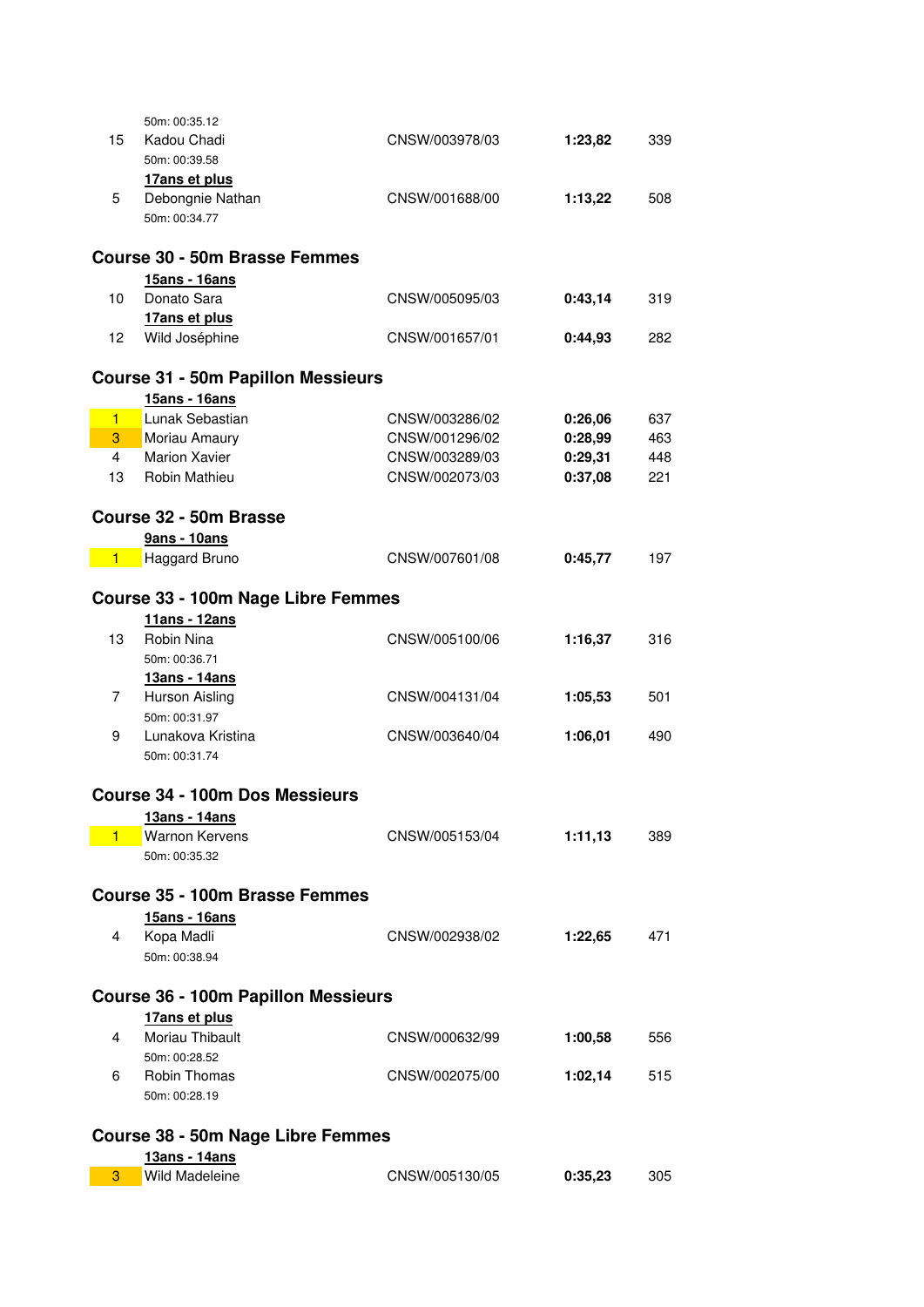|                | <b>Course 40 - 50m Brasse Femmes</b>                        |                |         |     |
|----------------|-------------------------------------------------------------|----------------|---------|-----|
|                | 15ans - 16ans                                               |                |         |     |
| 15             | Dunca Audrey                                                | CNSW/002920/03 | 0:44,46 | 291 |
| 16             | Kenworthy Kate                                              | CNSW/005997/02 | 0:45,03 | 280 |
| 19             | Dejean Floriane                                             | CNSW/005211/03 | 0:47,34 | 241 |
| 22             | Linden Ylva                                                 | CNSW/003987/03 | 0:47,91 | 232 |
|                | <b>Course 41 - 50m Papillon Messieurs</b>                   |                |         |     |
|                | 15ans - 16ans                                               |                |         |     |
| $\blacksquare$ | Atanasov Kaloyan                                            | CNSW/004132/02 | 0:28,96 | 464 |
|                | 17ans et plus                                               |                |         |     |
| 5              | Debongnie Nathan                                            | CNSW/001688/00 | 0:29,54 | 437 |
|                | Course 43 - 100m Nage Libre Femmes                          |                |         |     |
|                | 11ans - 12ans                                               |                |         |     |
| 5              | Kotsomyti Eleanna                                           | CNSW/007120/06 | 1:18,47 | 292 |
|                | 50m: 00:38.04                                               |                |         |     |
| 7              | Ertürk Defne<br>50m: 00:37.59                               | CNSW/007834/06 | 1:20,17 | 273 |
| 11             | Ahmidan Anissa                                              | CNSW/007599/06 | 1:21,40 | 261 |
|                | 50m: 00:38.89                                               |                |         |     |
|                | 13ans - 14ans                                               |                |         |     |
| 6              | Francke Alexandra                                           | CNSW/005129/05 | 1:11,46 | 386 |
|                | 50m: 00:34.82                                               |                |         |     |
|                |                                                             |                |         |     |
|                | <b>Course 44 - 100m Dos Messieurs</b>                       |                |         |     |
|                | 11ans - 12ans                                               |                |         |     |
| $1 -$          | Haggard Hugo                                                | CNSW/007602/06 | 1:22,55 | 249 |
| $\overline{2}$ | 50m: 00:39.54<br>Van Bellegem Simon                         | CNSW/007001/06 |         | 238 |
|                | 50m: 00:41.26                                               |                | 1:23,79 |     |
|                | 13ans - 14ans                                               |                |         |     |
| $\mathbf{2}$   | Huyghebaert Pacôme                                          | CNSW/003984/04 | 1:13,59 | 351 |
|                | 50m: 00:35.35                                               |                |         |     |
|                |                                                             |                |         |     |
|                | <b>Course 46 - 100m Papillon Messieurs</b><br>15ans - 16ans |                |         |     |
| 9              | Loksik Branislav                                            | CNSW/007835/03 | 1:14,02 | 304 |
|                | 50m: 00:34.85                                               |                |         |     |
| 11             | Kadou Chadi                                                 | CNSW/003978/03 | 1:15,08 | 292 |
|                | 50m: 00:35.57                                               |                |         |     |
|                | Course 47 - 100m Nage Libre                                 |                |         |     |
|                | 9ans - 10ans                                                |                |         |     |
| 3              | Haggard Bruno                                               | CNSW/007601/08 | 1:15,94 | 235 |
|                | 50m: 00:37.17                                               |                |         |     |
|                | Course 50 - 200m 4 Nages Femmes                             |                |         |     |
|                | 13ans - 14ans                                               |                |         |     |
| 6              | Hurson Aisling                                              | CNSW/004131/04 | 2:47,04 | 430 |
|                | 50m: 00:34.97 - 100m: 01:15.36 - 150m: 02:10.02             |                |         |     |
|                | Lunakova Kristina                                           | CNSW/003640/04 | Disq.   |     |
|                |                                                             |                |         |     |